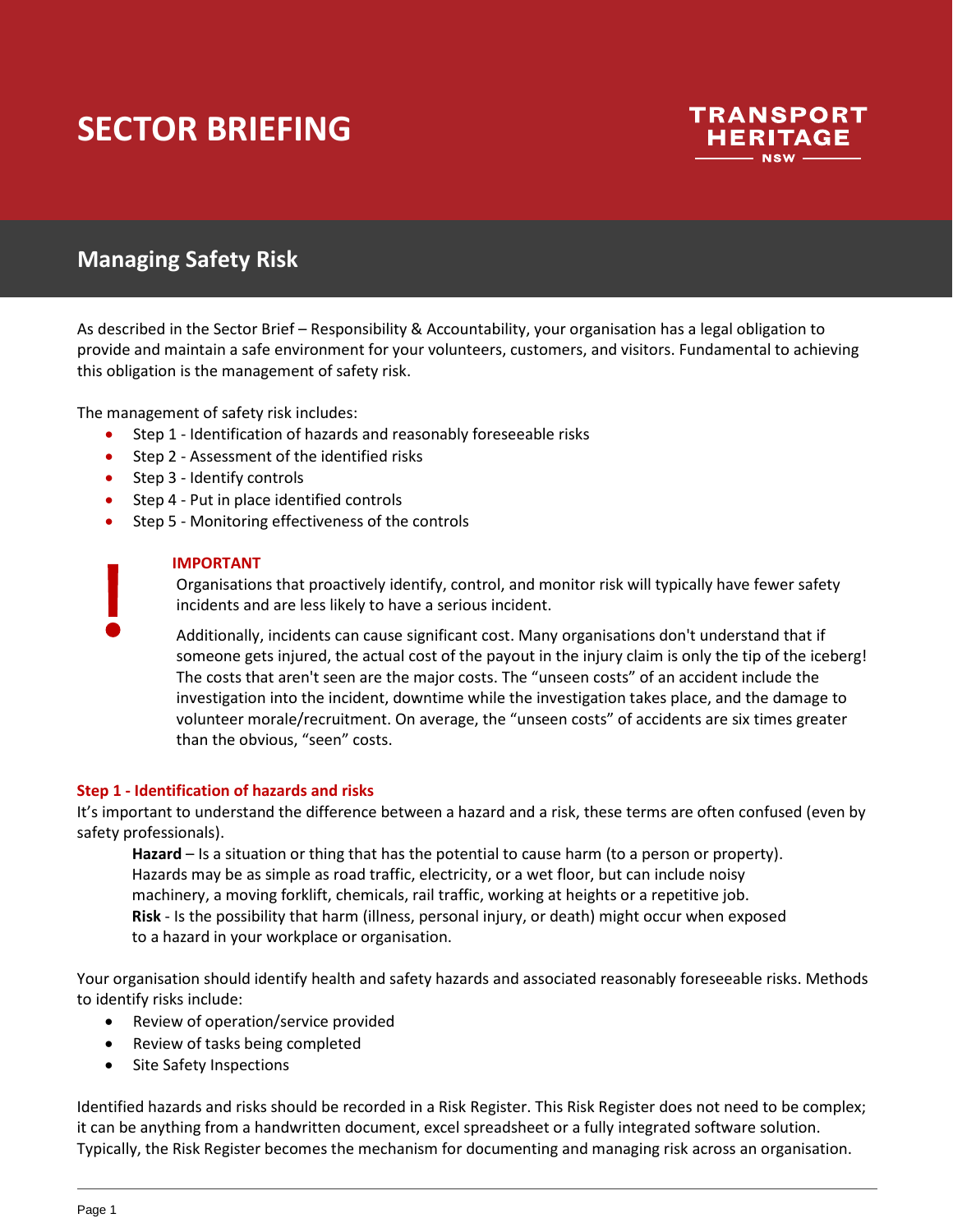

# **Managing Safety Risk**

### **TIP**

Take the time to walk around your site and actively observe what is happening. Look for hazards and what risks might occur. Is there a chance of injury to your volunteers, customers, or visitors? Consider slips, trips, falls, electricity, chemicals etc.

#### **IMPORTANT**

In the event of an incident occurring that was reasonably foreseeable, your organisation could be liable.

#### **Step 2 - Assessment of risk**

Once your organisation understands it's hazards and risks the next step is to assess each risk, again the Risk Register can be the mechanism to document this assessment. Each risk should be assessed based upon the consequence of it occurring and how likely it is to occur. The combination of a risks consequence and its likelihood is its 'uncontrolled risk rating'. Often a risk matrix is used, [such as this one used by THNSW.](https://transportheritagensw.sharepoint.com/:w:/s/SMS/EbRXSZCbcvVFjg1OOsMEg7UB4vZa0Dmcmg2cA_1_mKSTXw?rtime=yooIqR4D2kg)

At this point it might be useful to add more detail to the risk definition so that it may be assessed more accurately. For example, a hazard of an unprotected ledge of a pit 1 metre deep could lead to either a consequence of

- 1) A fall that causes a death (if the person lands badly) or
- 2) A fall that causes a first aid injury (if the person is young and/or agile)

Both these consequences have different likelihoods, so it might be better to define the risk as the more foreseeable risk of "person falls from ledge into pit requiring first aid".

### **TIP**

Clearly described risks enables them to be accurately assessed. You should always describe the most foreseeable outcome, not the most extreme or outlying outcomes.

### **TIP**

<span id="page-1-0"></span>Understand your organisations Work Health Safety risk profile. According to SafeWork Australia<sup>[1](#page-1-0)</sup> workers between the ages of 60 and 64 (typical volunteer age group) are twice as likely to have a serious injury compared to workers between the ages of 30 and 34. As such, if you have volunteers in this age group, you might assess the likelihood of volunteer injuries occurring as higher.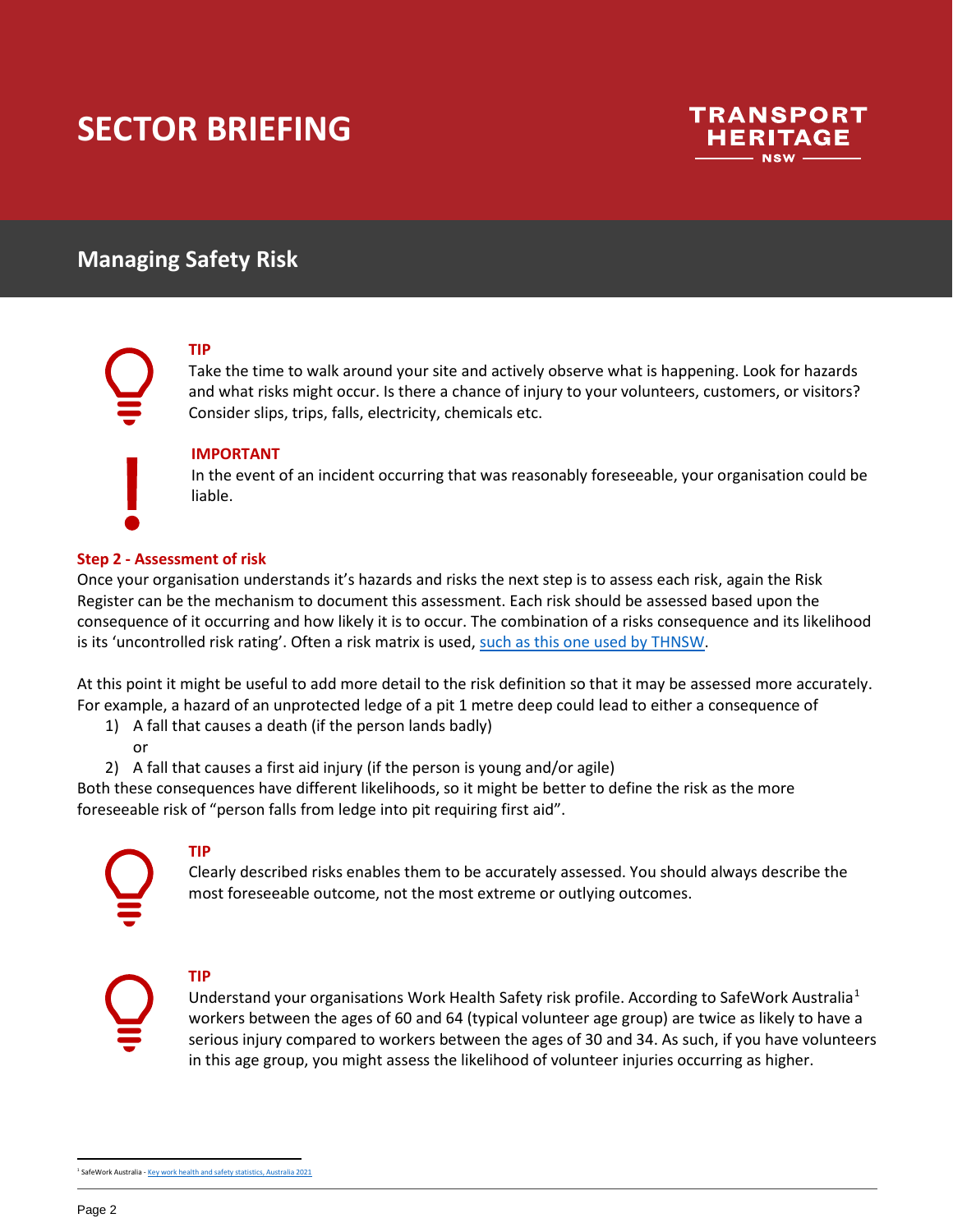

## **Managing Safety Risk**

#### **Step 3 - Identify controls**

Once you understand the risk and have rated them the next step is to identify potential controls. It is at this stage all potential controls should be considered, using the hierarchy of controls.



The most effective control is to eliminate the hazard, while the least effective is providing Personal Protective Equipment (PPE). In our example of the person falls from a ledge into a pit we could:

- 1) Eliminate the risk by permanently filling it in
- 2) Put in engineering controls of barriers
- 3) Put in administrative controls of notifying people of the risk and not allowing customers near the open pit.

All controls should be entered into the Risk Register and the risk re-assessed with the identified controls, again for both consequence and likelihood, this risk rating is the 'controlled risk rating'. The difference between the 'uncontrolled risk rating' and the 'controlled risk rating' is the 'safety benefit'.

Next the control(s) should be selected that reduce the risk So Far as is Reasonably Practical (SFAIRP). This involves:

- Considering the safety benefit, including whether the control introduces new hazards or increase other risks
- Considering the costs of implementing the options, offset by any savings that they introduce.

In our example, it may not be possible to permanently fill it in as it is required, so this control can be rejected. It's best practice to document these rejected controls, and why they were rejected. This gives an organisation a more defendable position should the need occur. The remaining controls within the Risk Register should now be put in place.

### **TIP**

The risk ratings (uncontrolled & controlled) can be used to prioritise the implementation of the identified controls. An easy and cheap to implement control with a large safety benefit should be prioritised over a difficult and/or expense control, with a smaller safety benefit.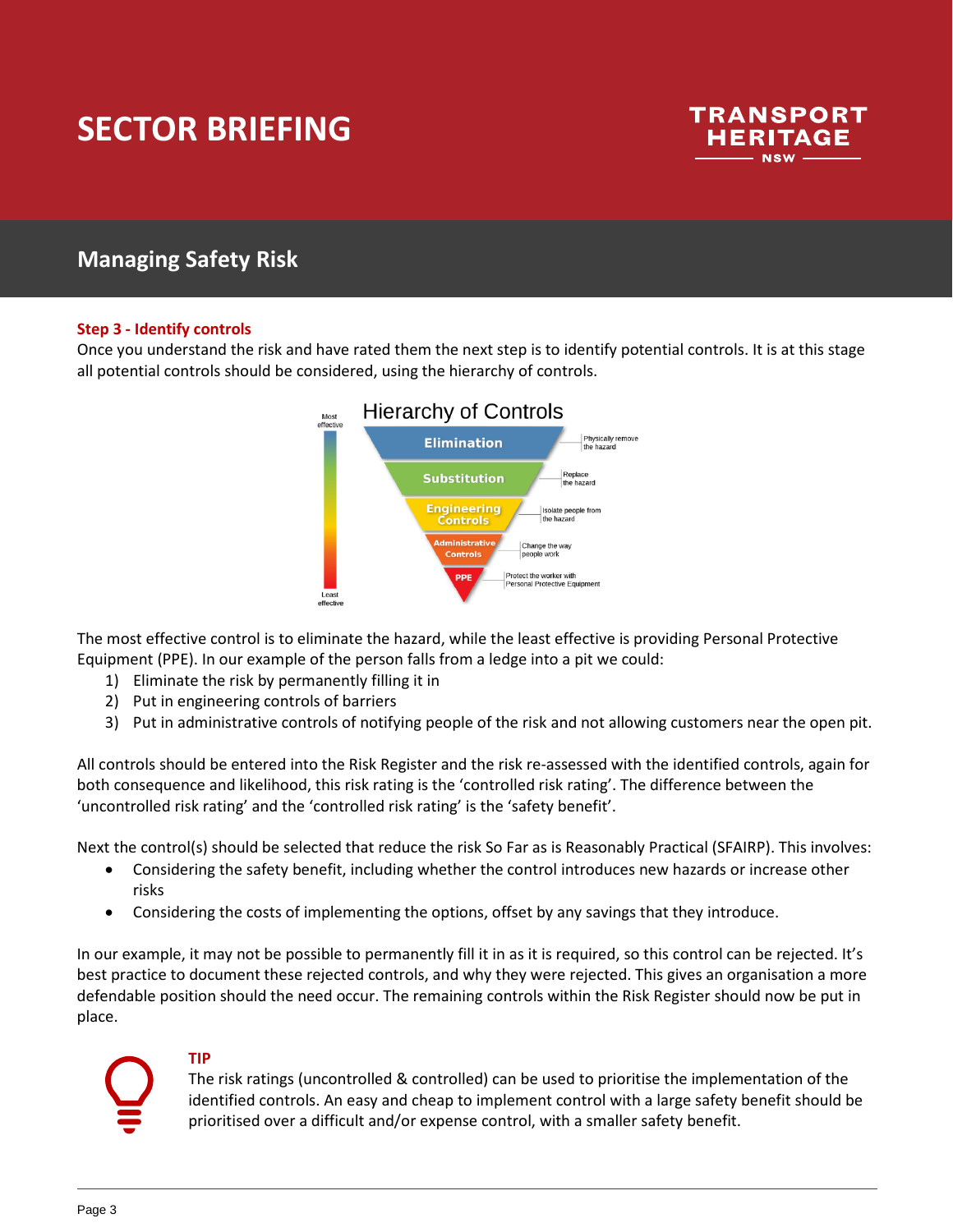

## **Managing Safety Risk**

#### **Step 4 – Put in place controls**

Once the controls for a risk are prioritised based upon their safety benefit they should be put in place. Best practice is to allocate each control to a 'control owner' who is responsible for the implementation and ongoing monitoring of the control. This control owner can either be a named individual or role, but this responsibility must be communicated to the individual or person in the role (now and future). Controls of an administrative nature should ideally be documented within a procedure and training provided to relevant volunteers.

Best practice is to allocate each control to one control owner, rather than multiple owners, as this ensures clear ownership. Controls that are shared across several owners can get forgotten as 'everybody should have put the controls in place, but nobody did'.



#### **TIP**

**TIP**

Sharing the risk register with stakeholders across the organisation (Board, Management, and volunteers) will assist in the understanding of its risks and controls. The Board and Management can use this information in making decisions. Volunteers that understand the risks and identified controls are more likely to act upon them.

#### **Step 5 - Risk monitoring**

Your organisation should monitor its risks and controls to ensure they continue to be effective in managing the risks. Monitoring can take the form of:

- Formal audit, although this is not essential
- Review by the control owner
- Review following an associated incident or near miss
- Review during a site inspection
- Review following feedback from a volunteer or stakeholder

Where an opportunity to improve controls, thus further reducing the controlled risk, is identified the risk register should be updated.



#### **TIP**

The approach of safety risk management described here can equality be applied to other risk categories including financial, reputation, environment etc.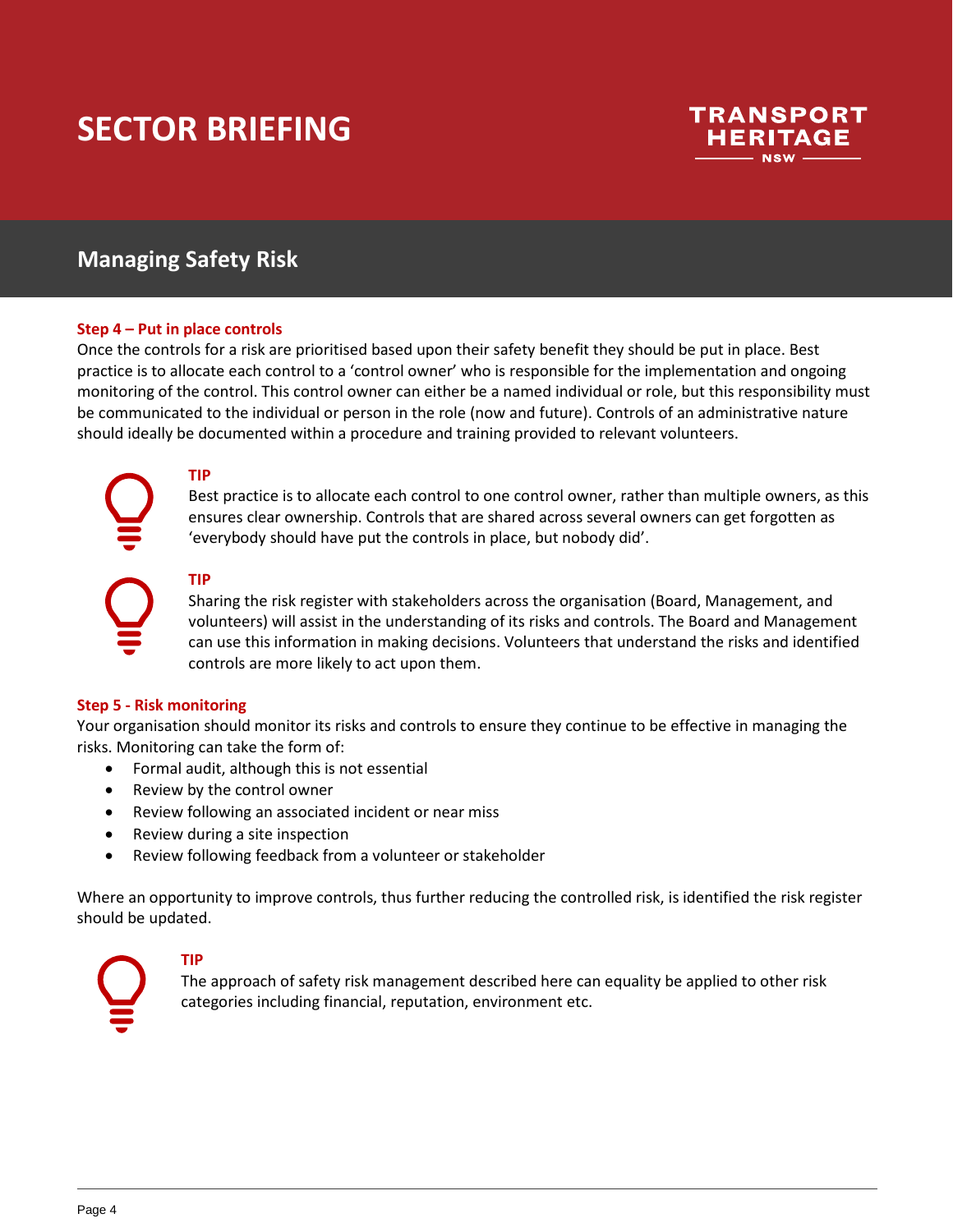

# **Managing Safety Risk**

#### **WORKED EXAMPLE**

| <b>HAZARD</b>          | <b>RISK</b><br>(of hazard<br>causing harm) | <b>CONSEQUENCE</b><br>(of risk of harm) | <b>LIKELIHOOD</b><br>(of this risk<br><i>occurring</i> ) | <b>UNCONTROLLED RISK</b><br><b>RATING</b>                                                                                                                               | <b>CONTROLS</b><br>(TYPE)                                                                       | <b>CONSEQUENCE</b><br>(Post<br>implementation<br>of controls)                          | <b>LIKELIHOOD</b><br>(Post<br>implementation<br>of controls)                      | <b>CONTROLLED</b><br><b>RISK RATING</b><br>(Post<br><i>implementation</i> )                                                                                              | <b>CONTROL OWNER</b><br>(To ensure implementation)                                                       |
|------------------------|--------------------------------------------|-----------------------------------------|----------------------------------------------------------|-------------------------------------------------------------------------------------------------------------------------------------------------------------------------|-------------------------------------------------------------------------------------------------|----------------------------------------------------------------------------------------|-----------------------------------------------------------------------------------|--------------------------------------------------------------------------------------------------------------------------------------------------------------------------|----------------------------------------------------------------------------------------------------------|
| Open<br>Pit            | Worker/visitor<br>falls into pit           | Major Injury<br>(C3)                    | Probable<br>(L5)                                         | $3 \times 5 = 15$<br>$B -$                                                                                                                                              | (1) Protective<br>Barriers:<br>(Engineering)<br>(2) "Pit Warning"<br>Signs:<br>(Administrative) | Major Injury<br>(C3)<br>[Barriers and<br>signs do not<br>reduce severity<br>of injury] | Improbable<br>(L2)<br>[Barriers and<br>signs greatly<br>reduce the<br>likelihood] | $3 \times 2 = 6$<br>D                                                                                                                                                    | Daily/Duty Manager                                                                                       |
| Dangerous<br>situation |                                            |                                         |                                                          | This level of risk<br>could/should be<br>unacceptable to your<br>organisation, as<br>there are reasonably<br>practical controls<br>which can reduce the<br>risk further | Implement<br>protective<br>controls                                                             |                                                                                        |                                                                                   | This level of<br>risk is more<br>acceptable to<br>your<br>organisation,<br>and should be<br><b>SFAIRP i.e.</b><br>everything<br>reasonably<br>practical has<br>been done | The Daily/Duty<br>Manager is responsible<br>for the implementation<br>and monitoring of the<br>controls. |

In plain English we'd say "The risk of a worker or visitor sustaining a major injury from the hazard of an open pit has been reduced SFAIRP by the implementation of protective barriers and warning signs".

Organisations should formally document hazards and risks into a table that describes the WHAT, the HOW and the WHO of how risks are managed in their organisation by using suitable controls.

Where costs and time play a role in the implementation of controls, the COST and WHEN components may become extra columns to the risk register.

Placing all the hazards and risks of your organisation into a single table (like in the above example) can now form the basis or your risk register.